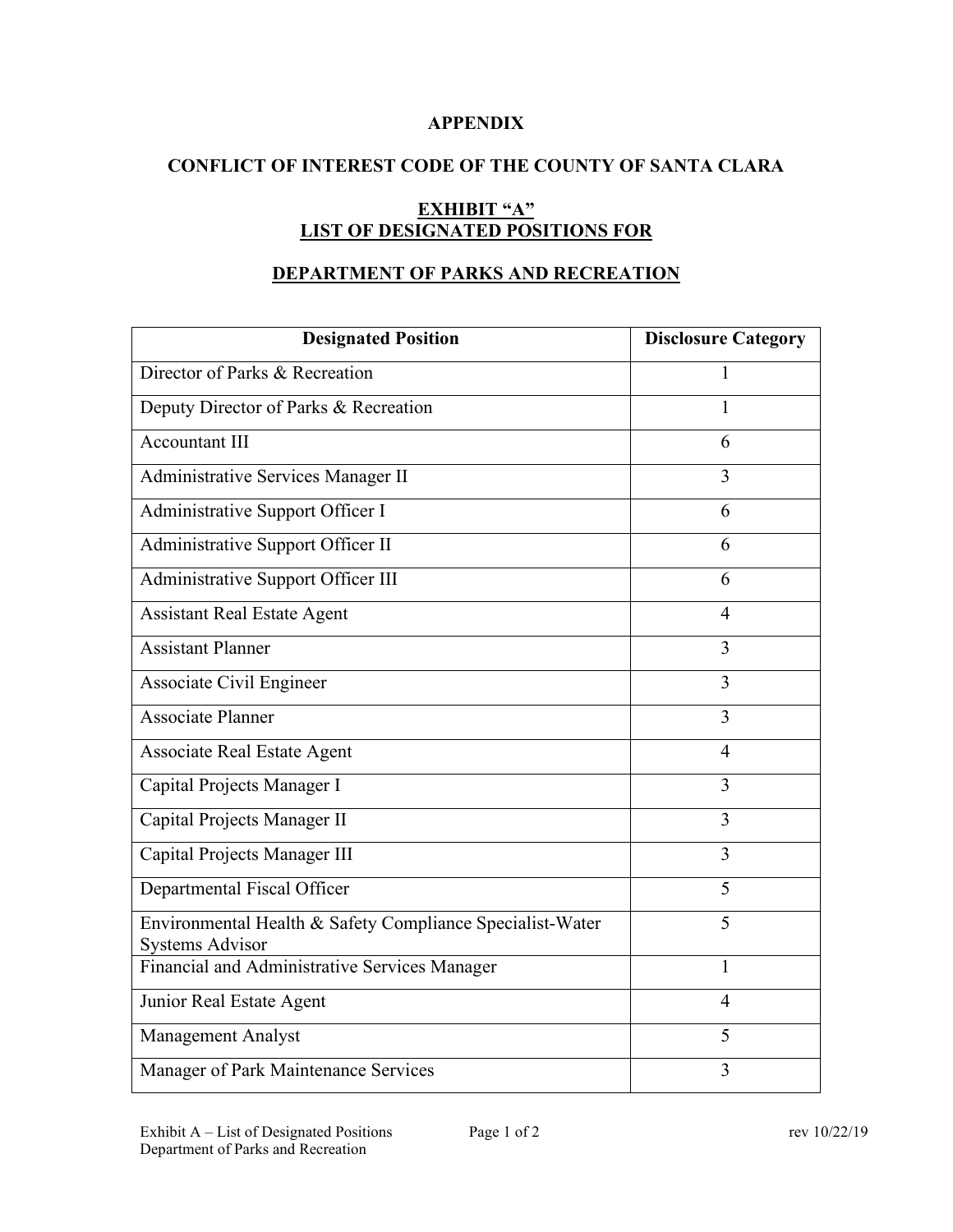| <b>Designated Position</b>                       | <b>Disclosure Category</b> |
|--------------------------------------------------|----------------------------|
| Manager of Park Ranger Operations                | 3                          |
| Office Management Coordinator                    | 5                          |
| Park Field Support Manager                       | 3                          |
| Park Maintenance Supervisor                      | 3                          |
| Park Ranger Supervisor                           | 3                          |
| Parks Interpretive Program Supervisor            | 6                          |
| Parks Natural Resource Program Coordinator       | 6                          |
| Parks Natural Resource Planner                   | 3                          |
| Parks Natural Resources Program Supervisor       | 6                          |
| Parks Outdoor Recreation Coordinator             | 6                          |
| Parks Program Coordinator                        | 3                          |
| Principal Planner                                | 3                          |
| Principal Real Estate Agent                      | 4                          |
| Program Manager                                  | 5                          |
| Senior Accountant                                | 6                          |
| Senior Financial Analyst                         | 6                          |
| Senior Geographic Information Systems Analyst    | 3                          |
| Senior Management Analyst                        | 5                          |
| Senior Real Estate Agent                         | $\overline{4}$             |
| Senior Planner                                   | 3                          |
| Senior Training and Staff Development Specialist | 5                          |
| Training and Staff Development Specialist        | 6                          |
| Consultant                                       | $\overline{2}$             |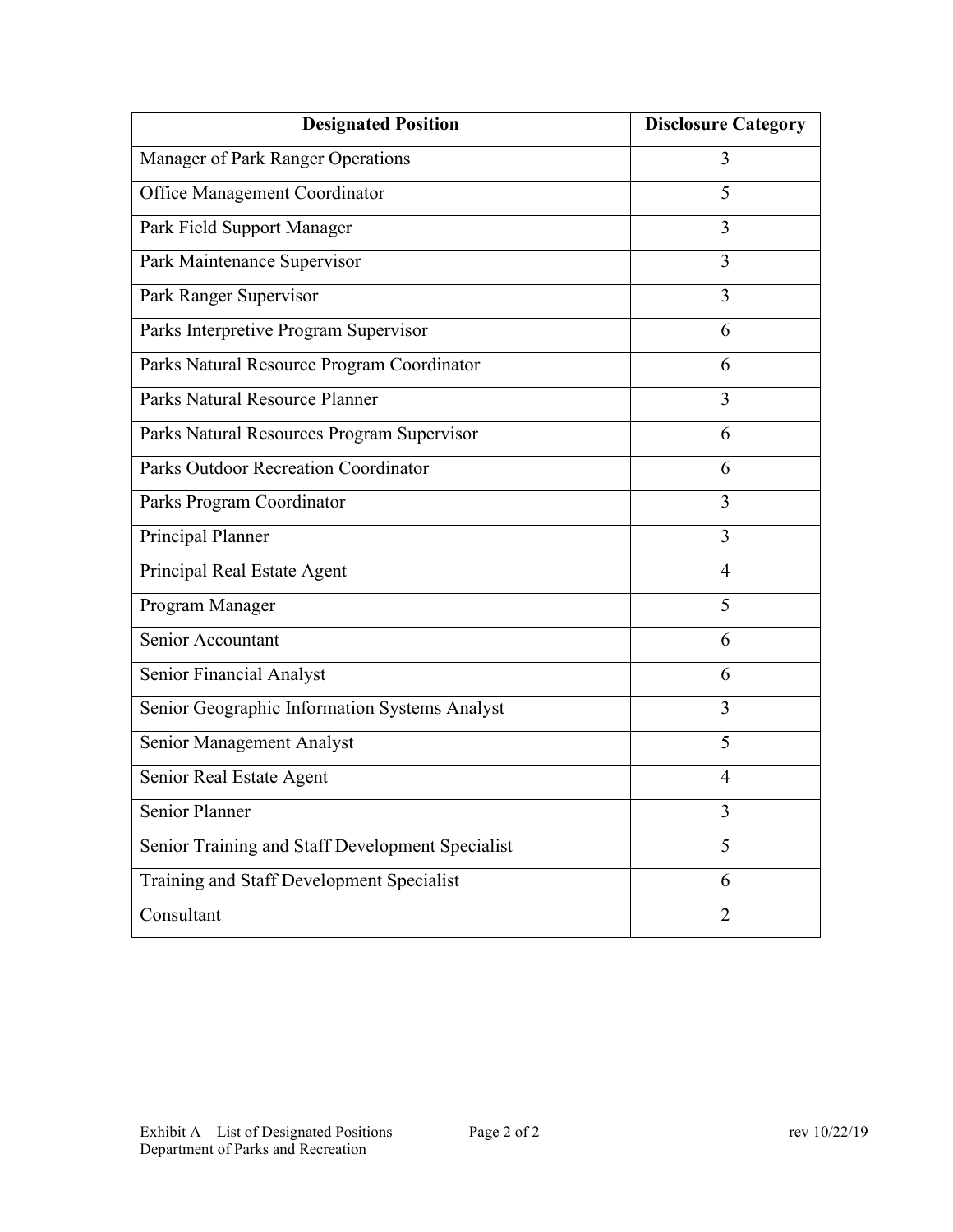#### **APPENDIX**

# **CONFLICT OF INTEREST CODE OF THE COUNTY OF SANTA CLARA**

## **EXHIBIT "B" DISCLOSURE CATEGORIES FOR**

### **DEPARTMENT OF PARKS AND RECREATION**

Pursuant to the County of Santa Clara's Conflict of Interest Code, Disclosure Categories 1 and 2 shall read as follows for all Code Agencies.

**Disclosure Category 1:** Persons in this category shall disclose:

(1) all investments in, business positions in, and income (including gifts, loans and travel payments) from:

(a) all sources that provide, plan to provide, or have provided in the last two years, facilities, goods, software, hardware, or related technology, equipment, vehicles, machinery or services, including training or consulting services, to the County;

(b) all sources that are subject to the regulatory, monitoring, investigatory, enforcement, valuation, certification, permit or licensing authority of, or have an application for a license, permit or certificate pending before, the County;

(c) all sources that receive, are planning to apply to receive, or have received in the last two years, grants or other monies from or through the County; and sources that receive referrals to provide assessments and/or treatments that are required or recommended by the County; and

(2) all interests in real property in the County of Santa Clara located entirely or partly within the County, or within two miles of County boundaries, or of any land owned or used by the County.

**Disclosure Category 2**: Each Consultant shall disclose: (1) all investments in, business positions in, and income (including gifts, loans and travel payments) from: (a) all sources that provide, plan to provide, or have provided in the last two years, facilities, goods, software, hardware, or related technology, equipment, vehicles, machinery or services, including training or consulting services, to the County; (b) all sources that are subject to the regulatory, monitoring, investigatory, enforcement, valuation, certification, permit or licensing authority of, or have an application for a license, permit or certificate pending before, the County; (c) all sources that receive, are planning to apply to receive, or have received in the last two years, grants or other monies from or through the County; and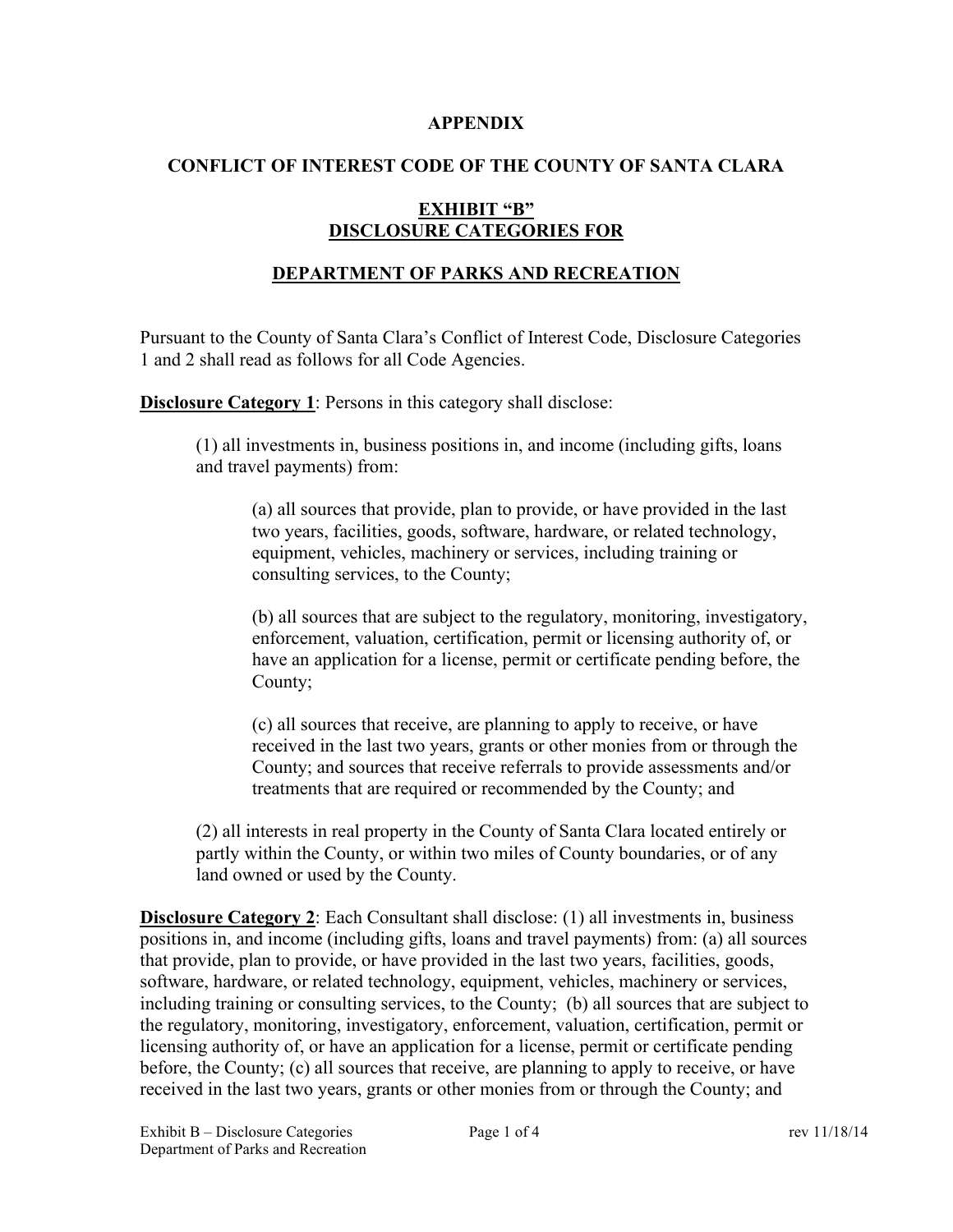sources that receive referrals to provide assessments and/or treatments that are required or recommended by the County; and (2) all interests in real property in the County of Santa Clara located entirely or partly within the County, or within two miles of County boundaries, or of any land owned or used by the County, subject to the following limitation: the Code Agency for which a consultant works may determine in writing, following approval by County Counsel as to form and legality, that the particular consultant is hired to perform a range of duties that is limited in scope and, thus, is not required to comply with the full disclosure requirements described above, but instead must comply with more tailored disclosure requirements specific to that consultant. Such a determination shall include a description of the consultant's duties and, based upon that description, a statement of the extent of disclosure requirements.

In addition to the above two categories, the Department of Parks and Recreation shall have the following categories:

**Disclosure Category 3:** Persons in this category shall disclose:

(1) all investments in, business positions in, and income (including gifts, loans and travel payments) from:

(a) all sources that provide, plan to provide, or have provided in the last two years, facilities, goods, software, hardware, or related technology, equipment, vehicles, machinery or services, including training or consulting services, to the Department of Parks and Recreation;

(b) all sources that are subject to the regulatory, monitoring, investigatory, enforcement, permit or licensing authority of, or have an application for a license or permit pending before, the Department of Parks and Recreation;

(c) all sources that receive, are planning to apply to receive, or have received in the last two years, grants or other monies (i) from or through the Department of Parks and Recreation, or (ii) from or through the County related to the work of the Department of Parks and Recreation; and

(2) all interests in real property in the County of Santa Clara located entirely or partly within the County, or within two miles of County boundaries, or of any land owned or used by the County.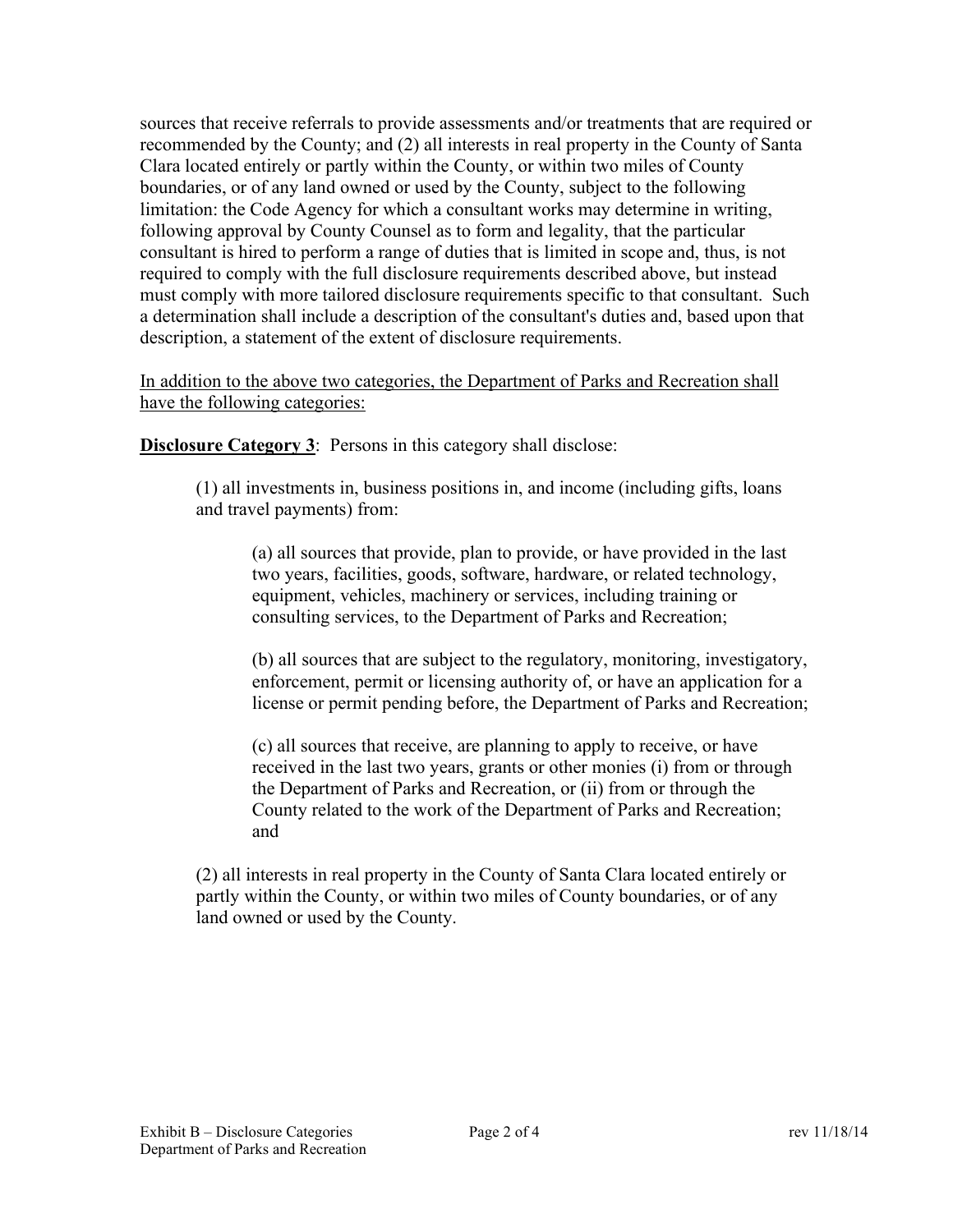**Disclosure Category 4:** Persons in this category shall disclose:

(1) all investments in, business positions in, and income (including gifts, loans and travel payments) from:

(a) all sources that engage in the acquisition, disposal, lease, sale, management, appraisal, or financing of facilities or real property of the type utilized by the Department of Parks and Recreation;

(b) all sources that receive, are planning to apply to receive, or have received in the last two years, grants or other monies (i) from or through the Department of Parks and Recreation, or (ii) from or through the County related to the work of the Department of Parks and Recreation; and

(2) all interests in real property in the County of Santa Clara located entirely or partly within the County, or within two miles of County boundaries, or of any land owned or used by the County.

**Disclosure Category 5**: Persons in this category shall disclose all investments in, business positions in, and income (including gifts, loans and travel payments) from:

(1) all sources that provide, plan to provide, or have provided in the last two years, facilities, goods, software, hardware, or related technology, equipment, vehicles, machinery or services, including training or consulting services, to the Department of Parks and Recreation;

(2) all sources that are subject to the regulatory, monitoring, investigatory, enforcement, permit or licensing authority of, or have an application for a license or permit pending before, the Department of Parks and Recreation; and

(3) all sources that receive, are planning to apply to receive, or have received in the last two years, grants or other monies (a) from or through the Department of Parks and Recreation, or (b) from or through the County related to the work of the Department of Parks and Recreation.